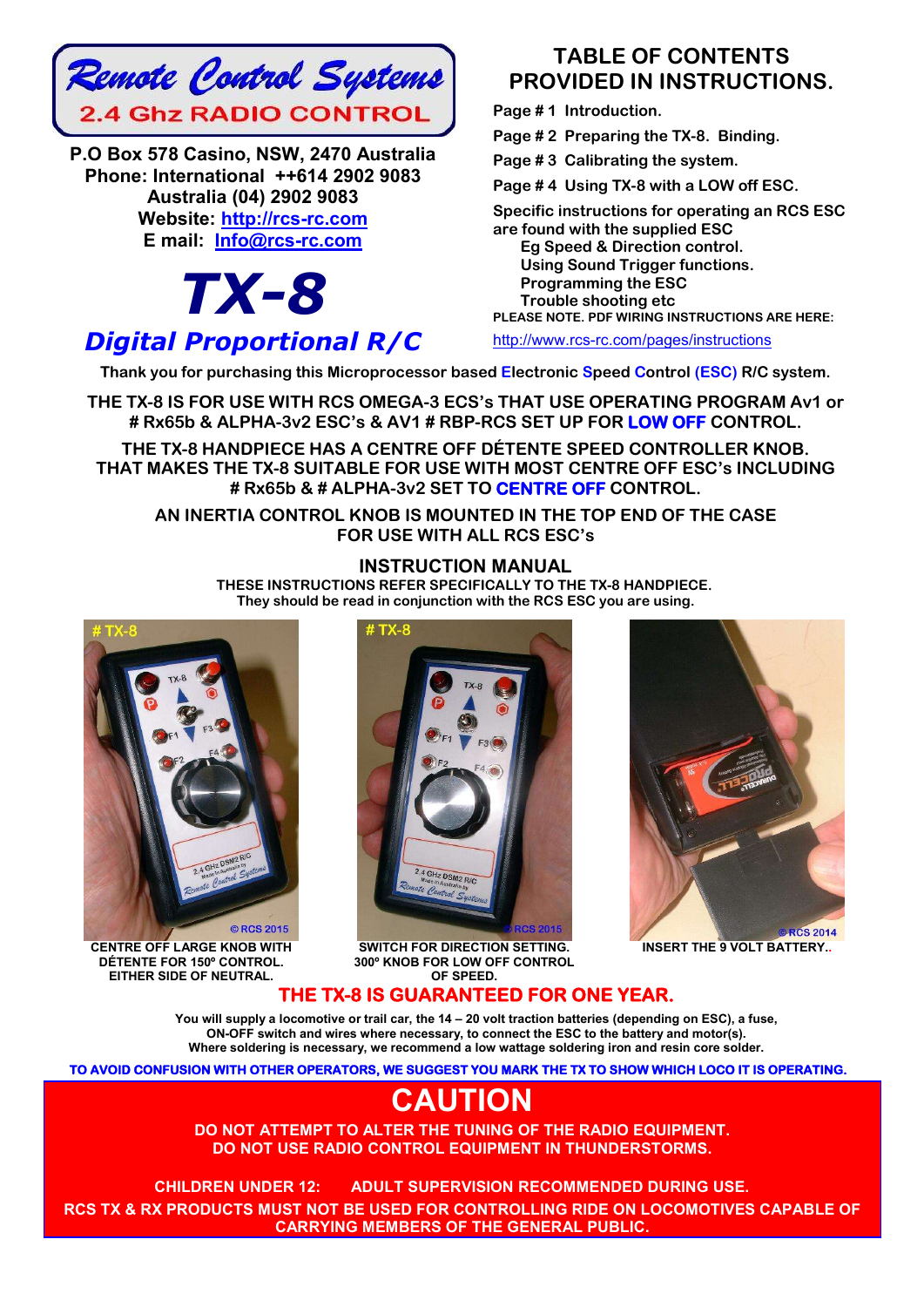# **PREPARING THE** *#TX-8*

# **THESE INSTRUCTIONS REFER TO THE RCS TX-8 2.4 GHz 5 CHANNEL R/C. LAYOUT OF THE TX-8 TRANSMITTER.**

The Direction switch is in the upper middle of the hand piece. The speed control knob sits just below the direction switch. Top left is the ON –OFF switch. Top right is the Bind/Ch # 5 pushbutton. At the top end of the case is the Inertia knob. There are 4 sound system function triggers. They are marked F1, F2, F3 and F4.

These correspond to outputs 1, 2, 3 & 4 on the # LT-SW4v2 & RCS ESC's.

## **Prior to using this system there are two procedures that must be carried out by the operator, unless the TX and RX have already been bound and the system calibrated;**

# **"BINDING".**

The 1st procedure is to "BIND" the receiver (RX) to the Transmitter (TX). This applies to all brands and types of ESC's. "BINDING" is accomplished by following a few simple steps below.

The operating program will ignore the RX Fail Safe commands.

The operator must have the spring loaded direction switch in neutral & the throttle knob to zero. i.e. Fully CCW.

#### **HOW TO "BIND".**

**1.1 DSM2-EM(AB)** RX's. Turn on the loco power RX and wait 20 seconds for the RX to enter bind mode. RX LED will then flash rapidly OR;

**1.1** Other brands of DSM2 RX's. Follow their instructions. You can also use the # BINDER switch assembly if you do not wish to get inside the loco. Turn the loco power ON. The RX LED will start blinking very rapidly to indicate it is ready to be bound.

Please note the LED's on the **ESC** pcb & the front and rear lights (if fitted) will stay OFF until "BINDING" is completed. The loco with an OMEGA-3v6/7 ESC will always give a very slight jerk at switch ON. This is normal.



**ON – OFF SWITCH BINDING BUTTONS SPEED UP.**







**1.3** For the DSM2-EM(AB) Press and hold the right hand pushbutton on the handpiece marked with a hexagonal symbol. **1.4** Then press the ON – OFF button to ON. Button will illuminate. Hold both buttons until the RX starts blinking slowly. Then let both buttons go. ON – OFF switch will blink slowly a couple of times then go solid ON.

**1.5** The LED on the RX (not the ESC) will blink slowly and then;

**1.6** When "BINDING" is complete the RX LED will change to solid ON. If the RCS system has been calibrated the **ESC** LED & both loco lights will immediately blink three times & then go to solid ON.

## **N.B. The "BINDING" plug MUST be removed BEFORE the SYSTEM is turned OFF. (No binding plug with DSM2-EM(AB).**

**1.7** The "BINDING" plug is removed & stored safely. The RCS OMEGA-3v6 ESC is now ready for speed calibration, which is not necessary if already done, and not necessary with an ALPHA-3 or ALPHA-3v2 ESC. Calibration instructions are provided with the OMEGA-3v6 ESC.

For non Auto Binding RX's, RCS offers an optional extra **# BINDER** cable and switch. When fitted this will enable any loco to be bound to any TX without requiring access to the insides of the loco. This will enable any loco to be swapped between any other DSM2 TX's. You will be able to "hand off" speed matched locos for MU'ing into a consist. **Not needed with the ALPHA-3 ESC.**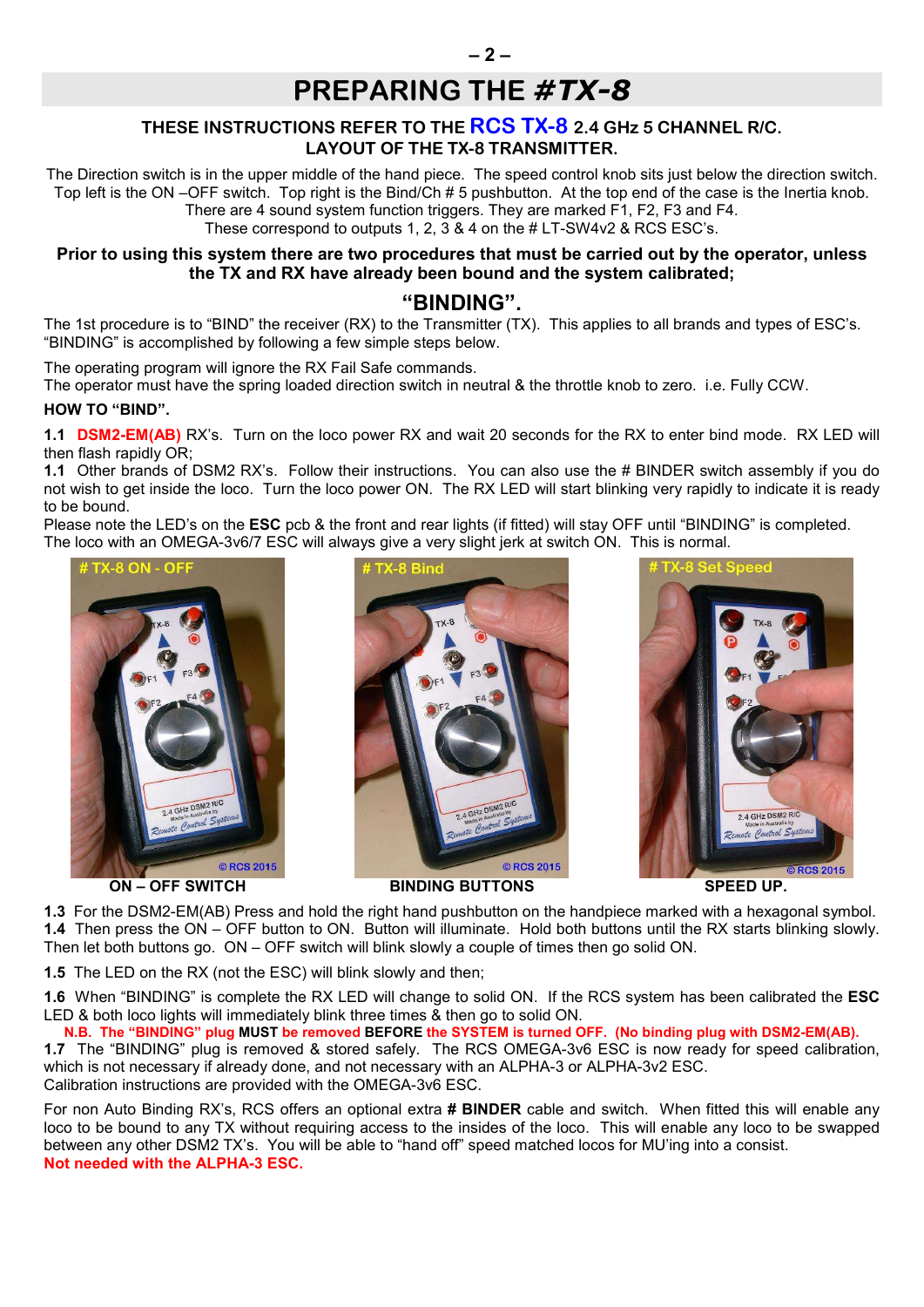# **- 3 - USING THE TX-8 WITH A LOW OFF ESC..**

The TX-8 is suitable for use with RCS **LOW OFF** ESC's such as the # Rx65b, # ALPHA-3v2, plus # OMEGA-3v6s using RCS-v1 program , and the # RBP-RCS heavy duty ESC that uses the Av1 operating program.

This TX-8 hand piece is essentially a 5 channel stick R/C in a smaller case.

Before you switch the system on, make sure the large throttle knob is fully CCW (OFF). The direction switch will be automatically centered.

## **USING RCS ESC's WITH RCS-v1 & Av1 PROGRAMS.**

System must be calibrated before use as per the ESC instructions.

The large knob controls channel # 1 the throttle. Make sure the knob is fully CCW before switching on. Otherwise the RCS # OMEGA-3 ESC cannot switch ON. This is the same as the Channel # 1 stick being fully down. Unless binding, switch ON the TX-8 first & then the ESC.

1. The direction switch is the same as the Ch # 3 elevator stick.

From neutral, push the switch forwards once to set the ESC into forwards direction.

Like an elevator stick it will spring back to the off position when released.

2. From the OFF position twist the large knob to the right (clockwise, CW) to ramp the speed up.

To change from forwards to reverse firstly twist the large knob fully to the left (CCW) to the stop.

Once the loco is completely stopped pull the switch back and release it to get the ESC back to neutral.

Then pull the switch back again to set the direction to reverse.

Then twist the large knob to the right (clockwise, CW) to ramp the speed up in reverse.

**N.B The TX-8 cannot be used with any ESC's using the RCS BV1 PROGRAM.**



To set forward. With the ESC in neutral, push the direction switch forwards & then release it.



Twist the big knob clockwise (CW) to increase the loco speed.





To reverse the loco, return the big knob fully to the left (CCW) and pull the switch back twice and release

Twist the big knob clockwise (CW) to increase the loco speed.

#### **DIRECTIONAL LIGHTS & SOUND SYSTEM TRIGGERS.**

*#Rx65b* **ESC's** have directional lights and one sound trigger using the Ch # 5 bind button = terminal # 5 on ESC. *#ALPHA-3v2* **ESC's** have directional lights & one sound trigger using the Ch # 5 bind button = terminal # 5 on ESC. The TX-8 F1, F2, F3 & F4 buttons can control 4 x extra sound system triggers. These are available with the optional extra # LT-SW4v2 for the *#ALPHA-3v2* only.

*#OMEGA-3v6* **ESC's** have directional lights (F & R) & 4 sound triggers (1, 2, 3, & 4) using the F1, F2, F3 & F4 buttons on the TX-21.

The bind button also controls Ch # 5. You can add a servo for mechanical operation. EG a Kadee servo uncoupler. Or add another sound trigger using # 2-M-F.